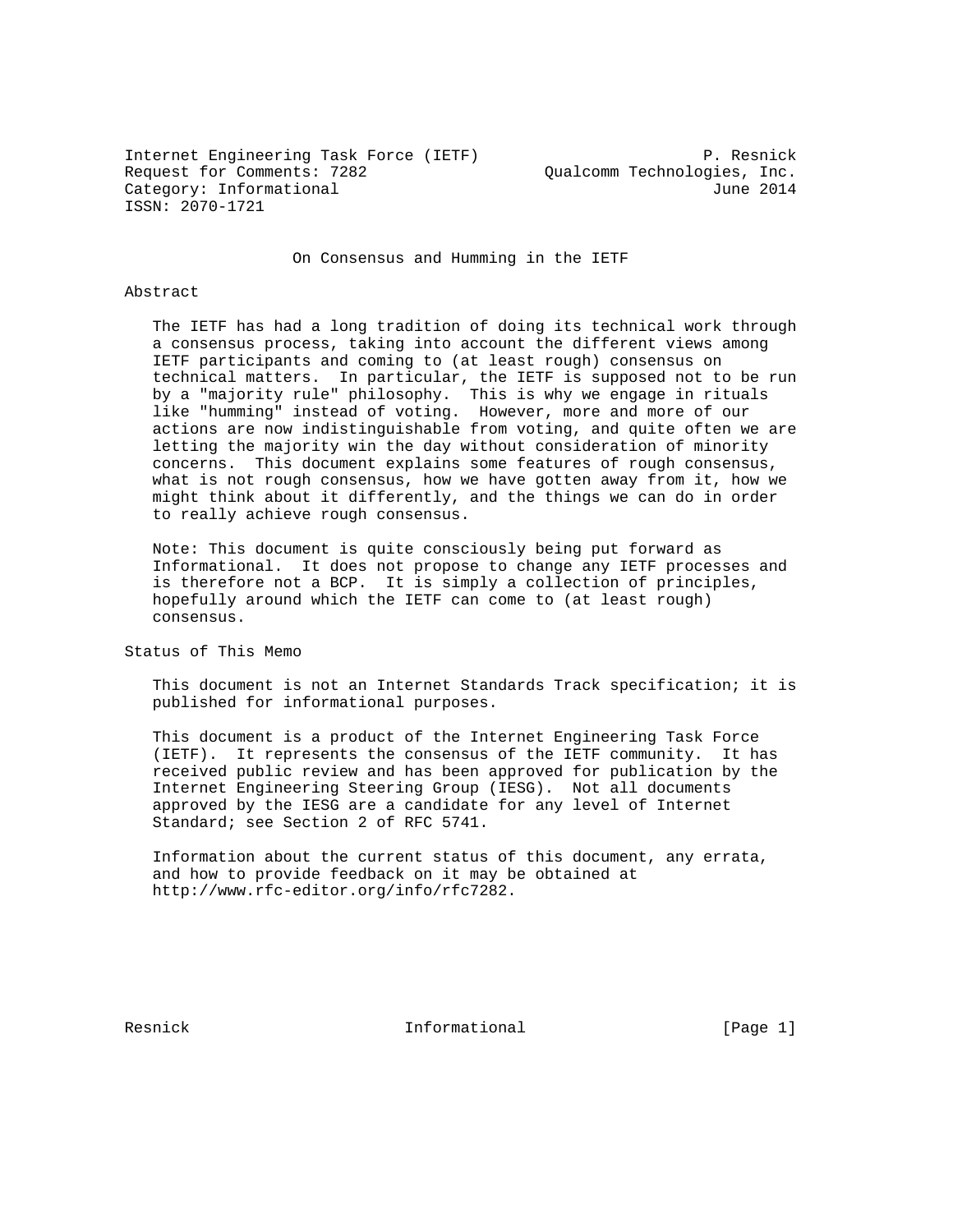# Copyright Notice

 Copyright (c) 2014 IETF Trust and the persons identified as the document authors. All rights reserved.

 This document is subject to BCP 78 and the IETF Trust's Legal Provisions Relating to IETF Documents (http://trustee.ietf.org/license-info) in effect on the date of publication of this document. Please review these documents carefully, as they describe your rights and restrictions with respect to this document. Code Components extracted from this document must include Simplified BSD License text as described in Section 4.e of the Trust Legal Provisions and are provided without warranty as described in the Simplified BSD License.

### Table of Contents

|    | Introduction $\ldots \ldots \ldots \ldots \ldots \ldots \ldots \ldots$ |                |
|----|------------------------------------------------------------------------|----------------|
| 2. | Lack of disagreement is more important than agreement                  | 4              |
| 3. | Rough consensus is achieved when all issues are addressed,             |                |
|    | but not necessarily accommodated                                       | $\overline{7}$ |
| 4. | Humming should be the start of a conversation, not the end.            | 10             |
| 5. | Consensus is the path, not the destination $\ldots$ 13                 |                |
| б. | One hundred people for and five people against might not be            |                |
|    |                                                                        |                |
|    | 7. Five people for and one hundred people against might still be       |                |
|    |                                                                        | 16             |
| 8. |                                                                        | 18             |
| 9. |                                                                        | 18             |
|    |                                                                        | 18             |
|    |                                                                        | 19             |

Resnick **Informational Informational** [Page 2]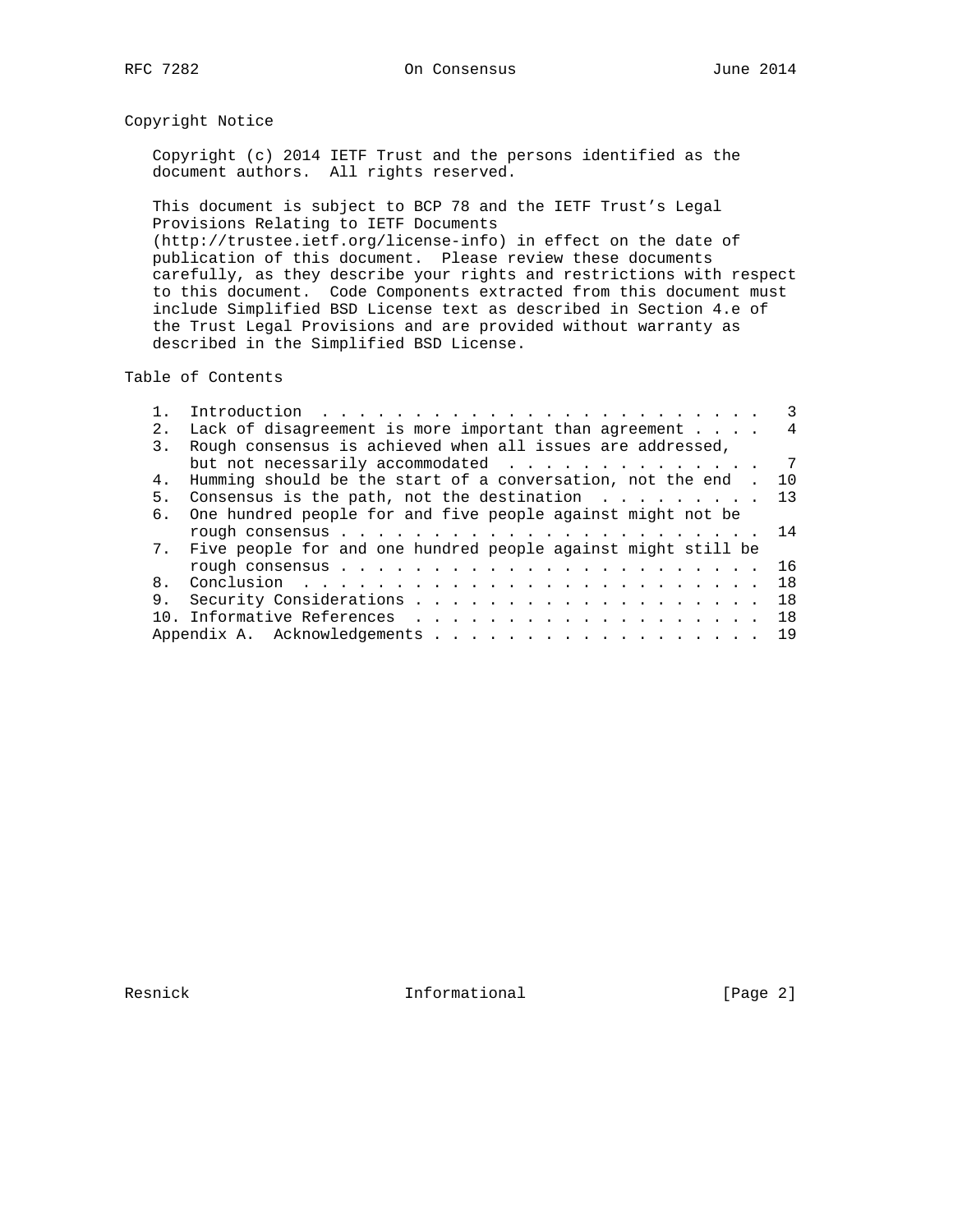## 1. Introduction

 Almost every IETF participant knows the aphorism from Dave Clark's 1992 plenary presentation [Clark] regarding how we make decisions in the IETF:

We reject: kings, presidents and voting.

We believe in: rough consensus and running code.

 That is, our credo is that we don't let a single individual dictate decisions (a king or president), nor should decisions be made by a vote, nor do we want decisions to be made in a vacuum without practical experience. Instead, we strive to make our decisions by the consent of all participants, though allowing for some dissent (rough consensus), and to have the actual products of engineering (running code) trump theoretical designs.

 Having full consensus, or unanimity, would be ideal, but we don't require it: Requiring full consensus allows a single intransigent person who simply keeps saying "No!" to stop the process cold. We only require rough consensus: If the chair of a working group determines that a technical issue brought forward by an objector has been truly considered by the working group, and the working group has made an informed decision that the objection has been answered or is not enough of a technical problem to prevent moving forward, the chair can declare that there is rough consensus to go forward, the objection notwithstanding.

 To reinforce that we do not vote, we have also adopted the tradition of "humming": When, for example, we have face-to-face meetings and the chair of the working group wants to get a "sense of the room", instead of a show of hands, sometimes the chair will ask for each side to hum on a particular question, either "for" or "against".

 However, in recent years we have seen participants (and even some folks in IETF leadership) who do not understand some of the subtleties of consensus-based decision making. Participants ask, "Why don't we just vote? Why are we bothering with this 'humming' thing?" Or even more concerning, "We've already hummed/voted, so why isn't the discussion concluded?" Chairs, many of whom have little experience in leading large volunteer groups like those in the IETF, let alone experience in how to gather consensus, are faced with factious working groups with polarized viewpoints and long-running unresolved issues that return again and again to the agenda. More and more frequently, people walk away from working groups, thinking that "consensus" has created a document with horrible compromises to satisfy everyone's pet peeve instead of doing "the right thing".

Resnick **Informational Informational** [Page 3]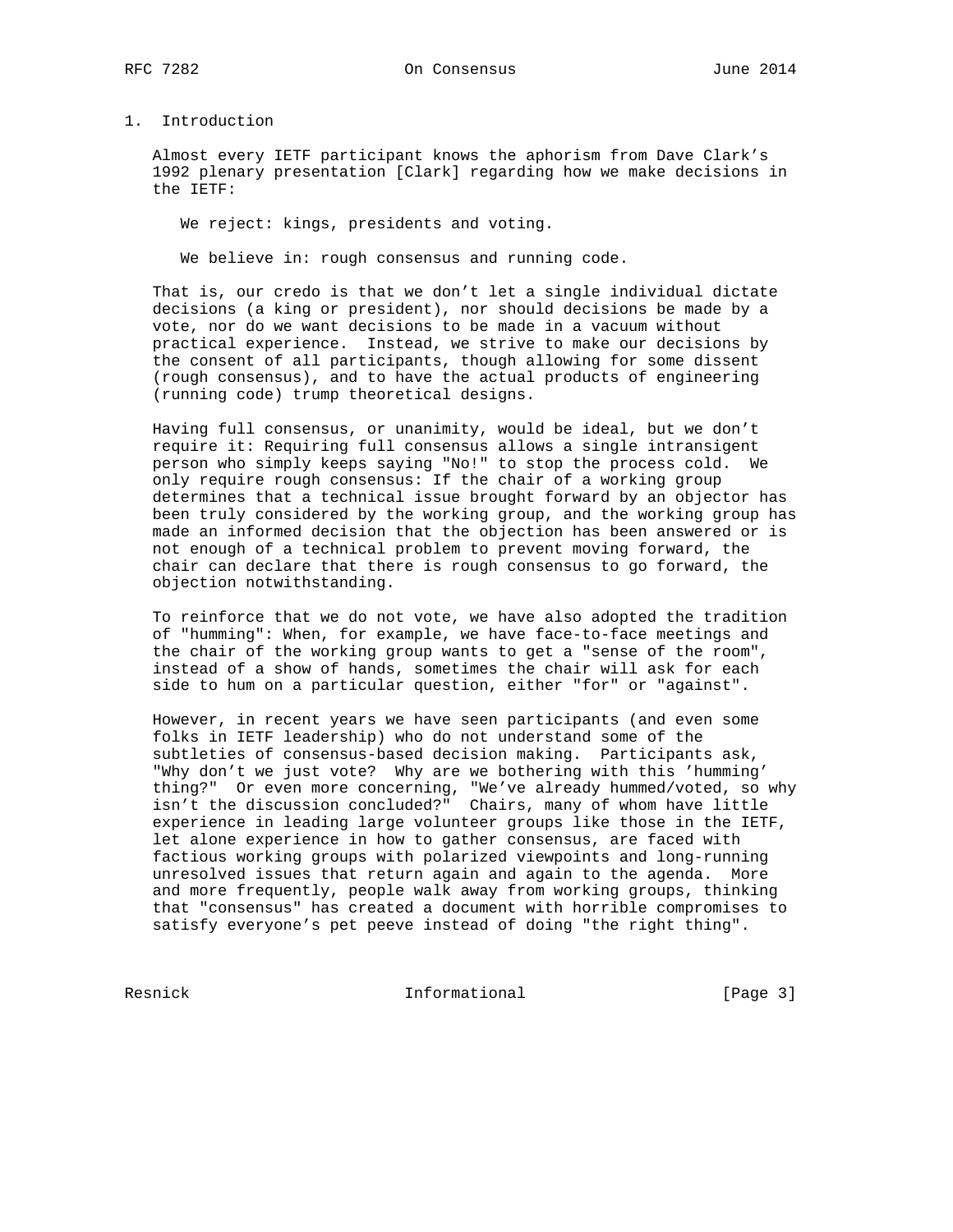being used, and the fact that we are seeing them is likely due to

consensus.

None of these things are indicators of a rough consensus process

 some basic misperceptions. This document explains some features of rough consensus, explains what is not rough consensus, discusses some new ways to think about rough consensus, and suggests ways that we might achieve rough consensus and judge it in the IETF. Though this document describes some behaviors of working groups and chairs, it does so in broad brushstrokes and it does not prescribe specific procedures. Rather, this document is intended to foster understanding of the underlying principles of IETF consensus processes. While it may be of general interest to anyone interested in the IETF consensus processes, the primary audience for this document is those who have experience working in the IETF and are trying to understand and participate in the consensus-building process, and it is particularly aimed at generating thought and discussion among those who might lead a consensus discussion. Although most of the examples in this document talk about working group chairs, these principles apply to any person who is trying to lead a group to rough consensus, whether a chair, a design team leader, a document editor, an area director, or any community member who is facilitating a discussion or trying to assess

 While the community has come to rough consensus that the principles expressed in this document are (at least approximately) right, many of our current practices are not consistent with these principles. Again, this document is primarily intended to generate thought and discussion, not dictate practices. If the IETF does commit itself to these principles, practices may change in the future.

2. Lack of disagreement is more important than agreement

 A working group comes to a technical question of whether to use format A or format B for a particular data structure. The chair notices that a number of experienced people think format A is a good choice. The chair asks on the mailing list, "Is everyone OK with format A?" Inevitably, a number of people object to format A for one or another technical reason. The chair then says, "It sounds like we don't have consensus to use format A. Is everyone OK with format B?" This time even more people object to format B, on different technical grounds. The chair, not having agreement on either format A or format B, is left perplexed, thinking the working group has deadlocked.

 The problem that the chair got themselves into was thinking that what they were searching for was agreement. "After all", thinks the chair, "consensus is a matter of getting everyone to agree, so asking

Resnick **Informational** [Page 4]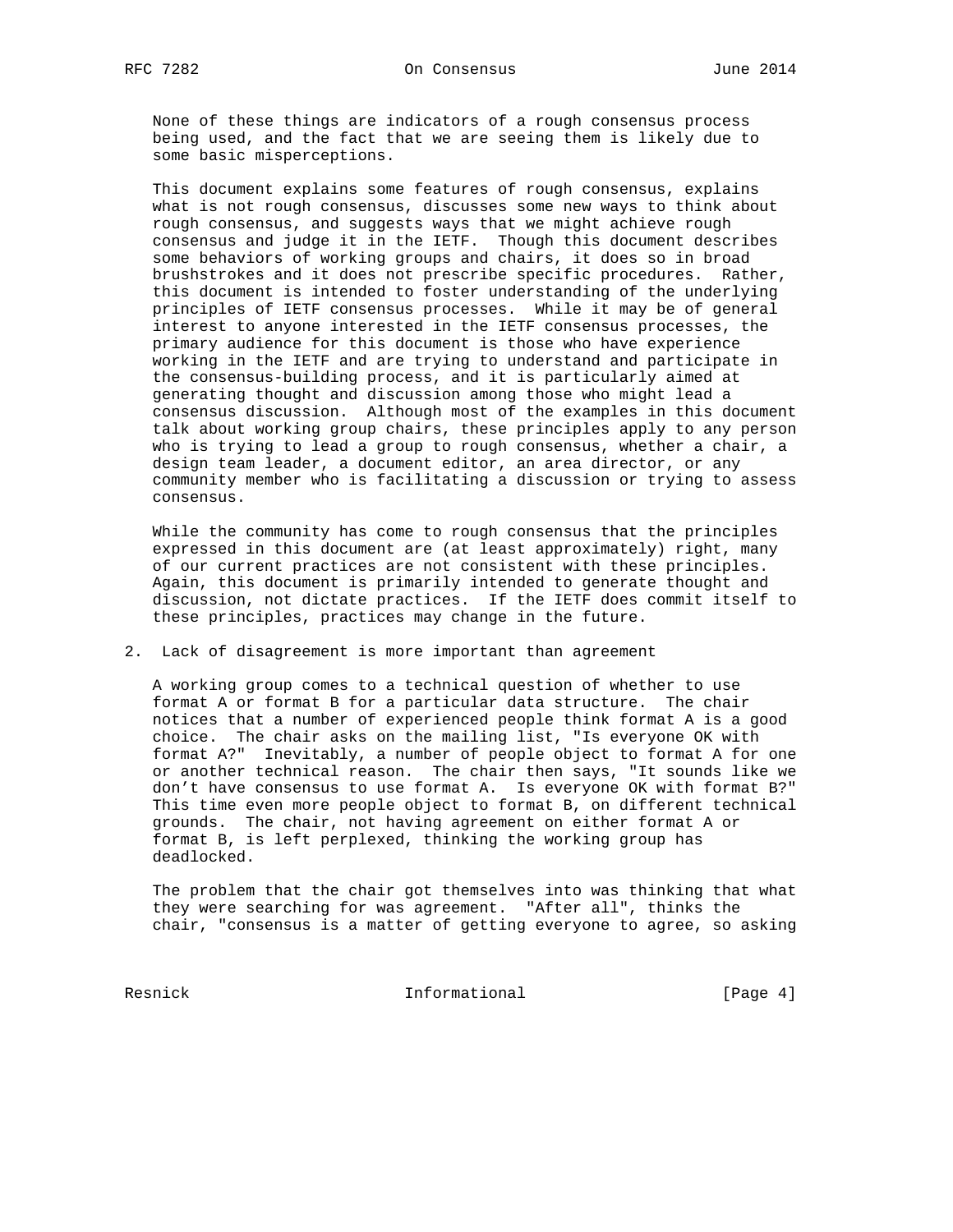whether everyone agrees is what the chair ought to do. And if lots of people disagree, there's no consensus." But \_determining\_ consensus and \_coming to\_ consensus are different things than \_having\_ consensus.

 The distinction might be a bit subtle, but it's important. Engineering always involves a set of tradeoffs. It is almost certain that any time engineering choices need to be made, there will be options that appeal to some people, but are not appealing to some others. In determining consensus, the key is to separate those choices that are simply unappealing from those that are truly problematic. If at the end of the discussion some people have not gotten the choice that they prefer, but they have become convinced that the chosen solution is acceptable, albeit less appealing, they have still come to consensus. Consensus doesn't require that everyone is happy and agrees that the chosen solution is the best one. Consensus is when everyone is sufficiently satisfied with the chosen solution, such that they no longer have specific objections to it.

 So, in the case of a working group decision, after the initial discussion of the pros and cons of the available choices, it is most important to ask not just for objections to a particular proposal, but for the nature of those objections. A chair who asks, "Is everyone OK with choice A?" is going to get objections. But a chair who asks, "Can anyone not live with choice A?" is more likely to only hear from folks who think that choice A is impossible to engineer given some constraints. Following up with, "What are the reasons you object to choice A?" is also essential. Then, the purported failings of the choice can be examined by the working group. The objector might convince the rest of the group that the objections are valid and the working group might choose a different path. Conversely, the working group might convince the objector that the concerns can be addressed, or that the choice is simply unappealing (i.e., something the objector can "live with") and not a show-stopper. In any event, closure is much more likely to be achieved quickly by asking for and trying to accommodate the objections rather than asking for agreement.

 The above discussion does not mean that sorting out disagreements is the only thing that needs to be done for successful consensus. An engineering solution that has no objections, but also has no base of support and is met with complete apathy, is not a solution that has any useful sort of consensus. Consensus does require the active engagement and eventual support of those who are working on the solution. However, finding mere "agreement" among participants is not enough. People might very well agree that a solution is

Resnick **Informational** [Page 5]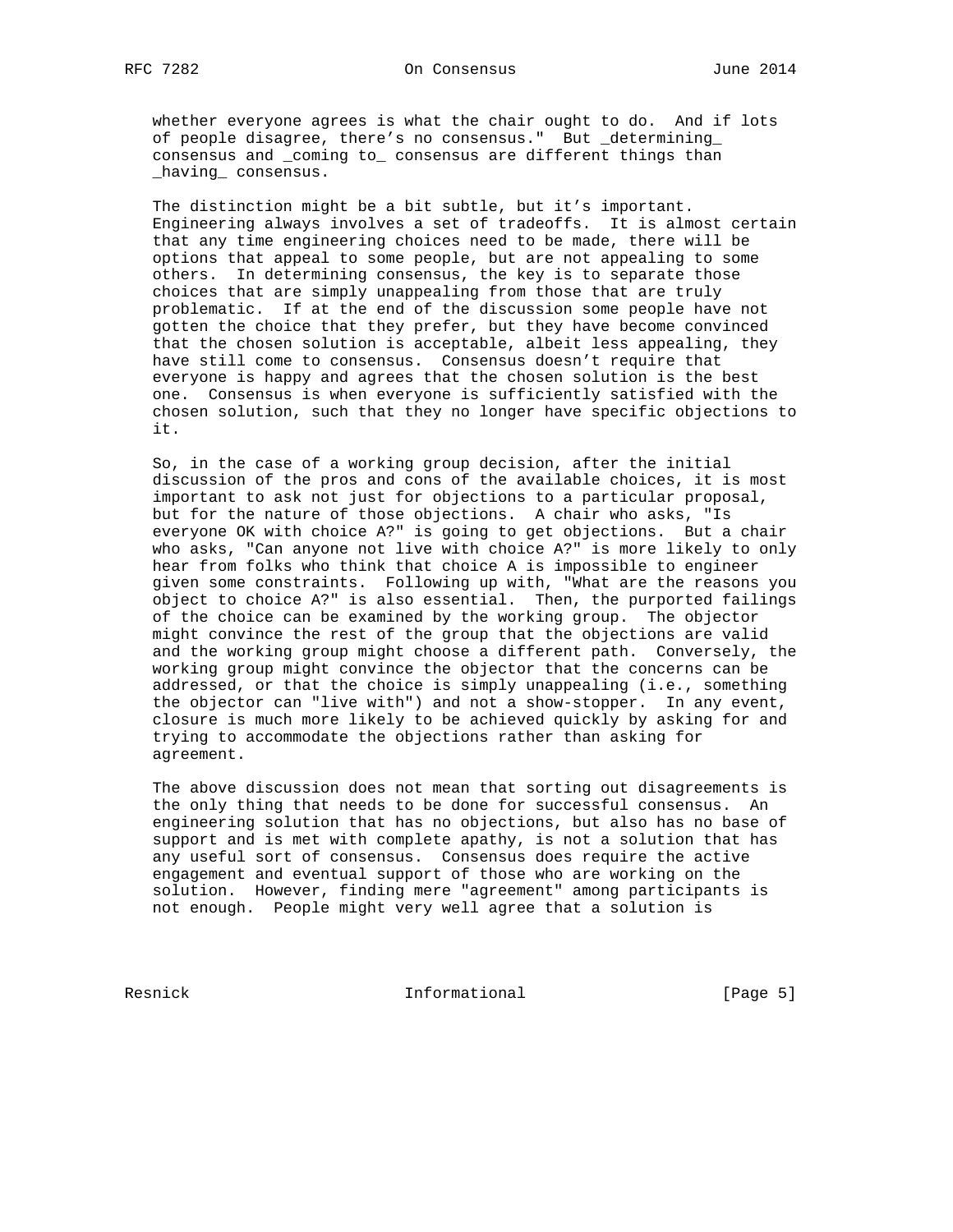sufficient and have no objection to it, but if they also don't actively think it's a good and correct outcome, it's absurd to declare that the group has consensus.

 There is also an important point to be made about reaching consensus and "compromising": Unfortunately, the word "compromise" gets used in two different ways, and though one sort of compromising to come to consensus is good (and important), the other sort of compromising in order to achieve consensus can actually be harmful. As mentioned earlier, engineering always involves balancing tradeoffs, and figuring out whether one engineering decision makes more sense on balance compared to another involves making engineering "compromises": We might have to compromise processor speed for lower power consumption, or compromise throughput for congestion resistance. Those sorts of compromises are among engineering choices, and they are expected and essential. We always want to be weighing tradeoffs and collectively choosing the set that best meets the full set of requirements.

 However, there is another sense of "compromise" that involves compromising between people, not engineering principles. For example, a minority of a group might object to a particular proposal, and even after discussion still think the proposal is deeply problematic, but decide that they don't have the energy to argue against it and say, "Forget it, do what you want". That surely can be called a compromise, but a chair might mistakenly take this to mean that they agree, and have therefore come to consensus. But really all that they've done is capitulated; they've simply given up by trying to appease the others. That's not coming to consensus; there still exists an outstanding unaddressed objection. Again, if the objection is only that the choice is not ideal but is otherwise acceptable, such a compromise is fine. But conceding when there is a real outstanding technical objection is not coming to consensus.

 Even worse is the "horse-trading" sort of compromise: "I object to your proposal for such-and-so reasons. You object to my proposal for this-and-that reason. Neither of us agree. If you stop objecting to my proposal, I'll stop objecting to your proposal and we'll put them both in." That again results in an "agreement" of sorts, but instead of just one outstanding unaddressed issue, this sort of compromise results in two, again ignoring them for the sake of expedience.

 These sorts of "capitulation" or "horse-trading" compromises have no place in consensus decision making. In each case, a chair who looks for "agreement" might find it in these examples because it appears that people have "agreed". But answering technical disagreements is what is needed to achieve consensus, sometimes even when the people who stated the disagreements no longer wish to discuss them.

Resnick **Informational** [Page 6]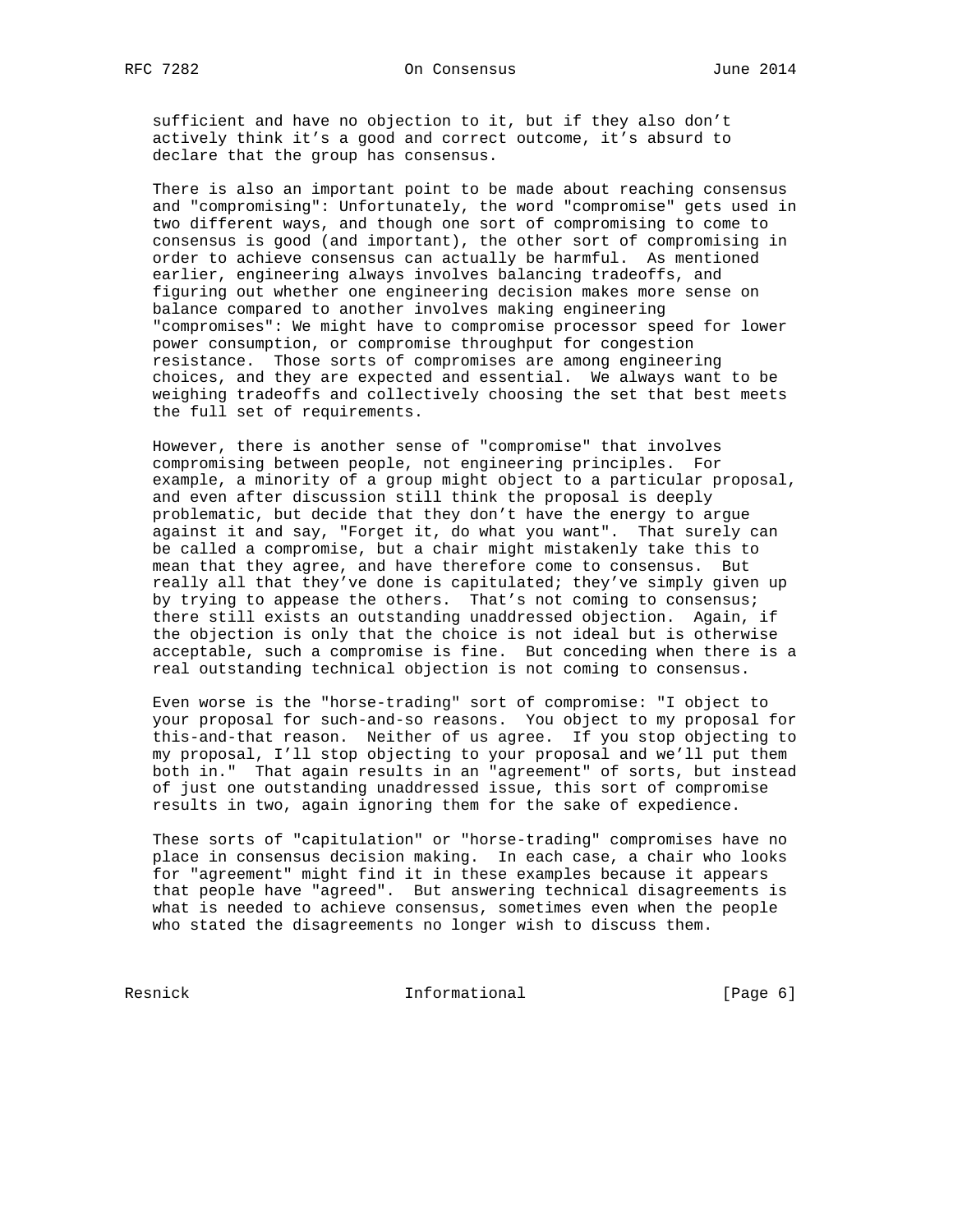Coming to consensus is when everyone (including the person making the objection) comes to the conclusion that either the objections are valid, and therefore make a change to address the objection, or that the objection was not really a matter of importance, but merely a matter of taste. Of course, coming to full consensus like that does not always happen. That's why in the IETF, we talk about "rough consensus".

3. Rough consensus is achieved when all issues are addressed, but not necessarily accommodated

 The preceding discussion gives an example where the working group comes to consensus on a point: Either the objector is satisfied with the answer to the objection, or the working group is satisfied that the objection is valid and changes course. But that doesn't happen all of the time, and it's certainly not the problematic case. Again, engineering is always a set of tradeoffs. Often, a working group will encounter an objection where everyone understands the issue and acknowledges that it is a real shortcoming in the proposed solution, but the vast majority of the working group believes that accommodating the objection is not worth the tradeoff of fixing the problem.

 So, an objector might say, "The proposal to go with protocol X is much more complicated than going with protocol Y. Protocol Y is a much more elegant and clean solution, which I can code much more easily, and protocol X is a hack." The working group might consider this input, and someone might respond, "But we have a great deal of code already written that is similar to protocol X. While I agree that protocol Y is more elegant, the risks to interoperability with an untested solution are not worth it compared to the advantages of going with the well-understood protocol X." If the chair finds, in their technical judgement, that the issue has truly been considered, and that the vast majority of the working group has come to the conclusion that the tradeoff is worth making, even in the face of continued objection from the person(s) who raised the issue, the chair can declare that the group has come to rough consensus. (And even though this is framed in terms of a "vast majority", even that is not necessarily true. This point is discussed in more detail in Sections 6 and 7.)

 Note that this portrays rough consensus as a fallback. In one sense, it is: As a working group does its work and makes its choices, it behaves as if it is striving toward full consensus and tries to get all issues addressed to the satisfaction of everyone in the group, even those who originally held objections. It treats rough consensus as a sort of "exception processing", to deal with cases where the person objecting still feels strongly that their objection is valid

Resnick **Informational** [Page 7]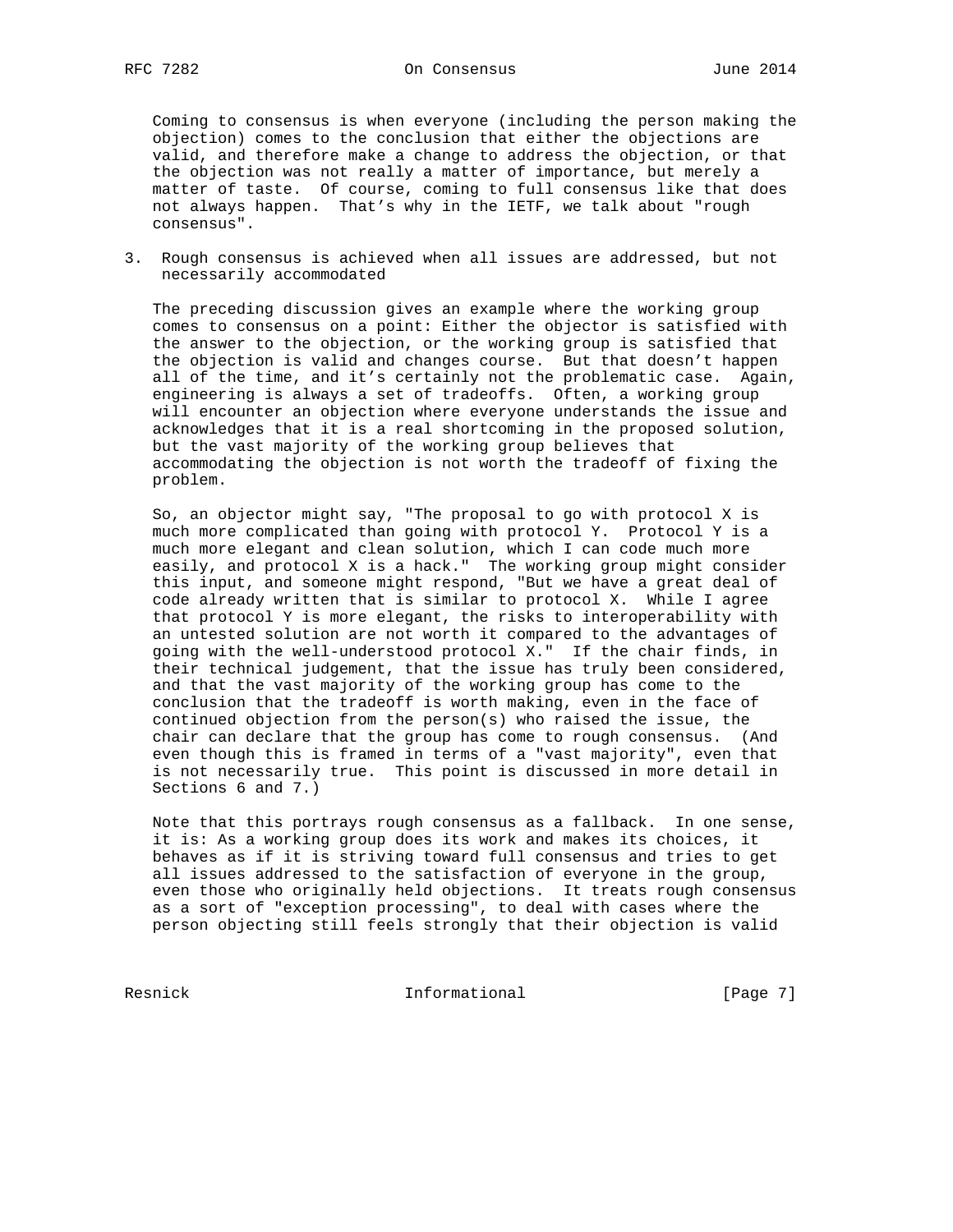and must be accommodated. But it is certainly true that, more often than not in the IETF, at least someone in the group will be unsatisfied with a particular decision. In that sense, rough consensus might be closer to the norm than the exception. However, when a participant says, "That's not my favorite solution, but I can live with it; I'm satisfied that we've made a reasonable choice", that participant is not in the "rough" part of a rough consensus; the group actually reached consensus if that person is satisfied with the outcome. It's when the chair has to declare that an unsatisfied person still has an open issue, but that the group has truly answered the objection, that the consensus is only rough.

 Now, a conclusion of having only rough consensus relies heavily on the good judgement of the consensus caller. The group must truly consider and weigh an issue before the objection can be dismissed as being "in the rough". ("In the rough" is terminology from golf. "The rough" is the term for the longer grass at the side of the fairway, and if your ball has landed in the rough you are off course and away from the normal direction of play. The phrase gets used quite a bit in the IETF as a play on words to complement "rough consensus" meaning that you are "in the rough" if you find yourself not agreeing with the rough consensus.) The chair of a working group who is about to find that there is only rough consensus is going to have to decide that not only has the working group taken the objection seriously, but that it has fully examined the ramifications of not making a change to accommodate it, and that the outcome does not constitute a failure to meet the technical requirements of the work. In order to do this, the chair will need to have a good idea of the purpose and architecture of the work being done, perhaps referring to the charter of the working group or a previously published requirements document, or even consulting with other experts on the topic, and then the chair will use their own technical judgement to make sure that the solution meets those requirements. It is possible that the chair can come to the wrong conclusion, and the chair's conclusion is always appealable should that occur, but the chair must use their judgement in these cases. What can't happen is that the chair bases their decision solely on hearing a large number of voices simply saying, "The objection isn't valid." That would simply be to take a vote. A valid justification needs to me made.

Resnick **Informational** [Page 8]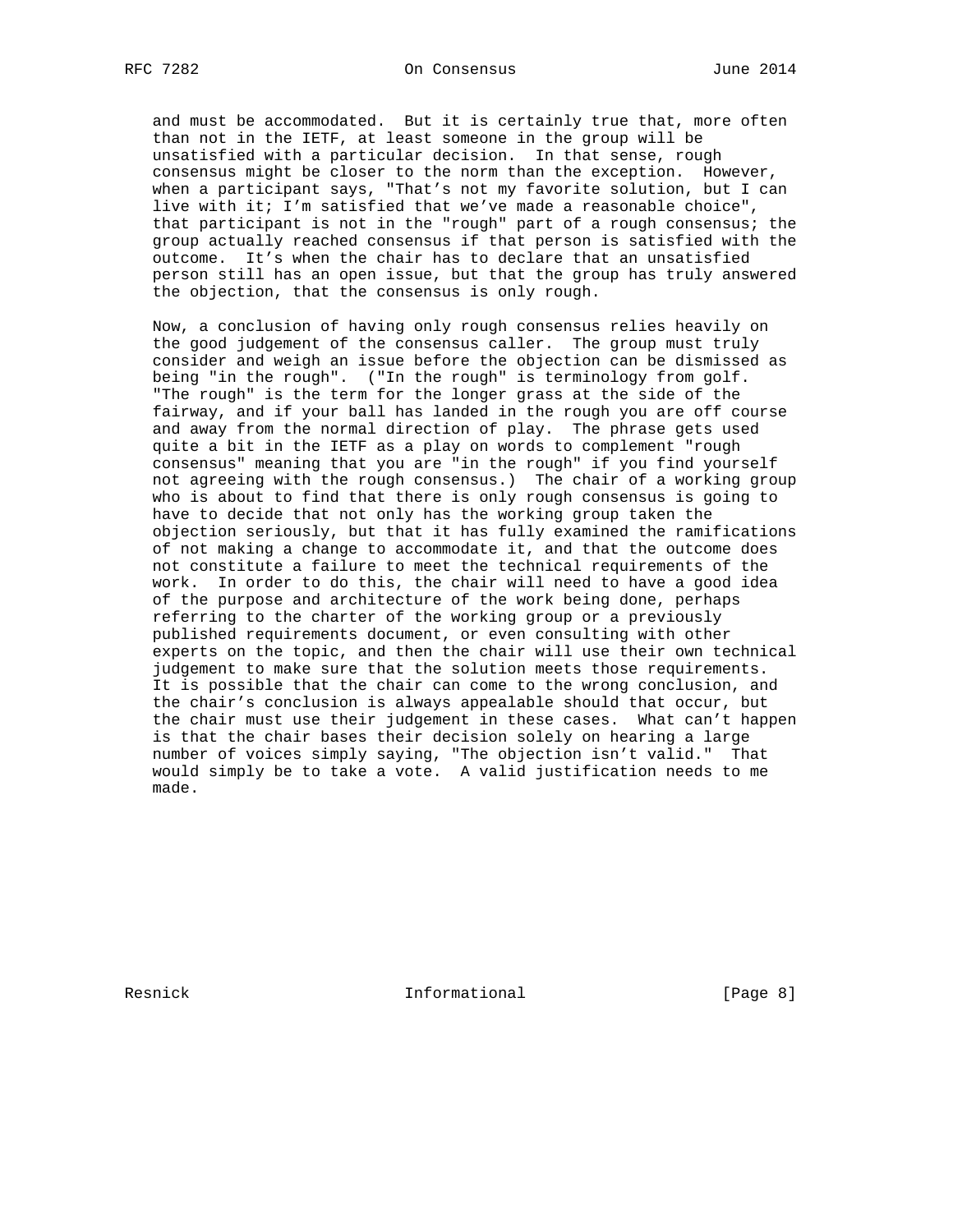It is important to recognize that this view of rough consensus is a change from the way it sometimes has been characterized in the IETF. RFC 1603 [RFC1603] described rough consensus as the "dominant view" of the group:

 Working groups make decisions through a "rough consensus" process. IETF consensus does not require that all participants agree although this is, of course, preferred. In general the dominant view of the working group shall prevail. (However, it must be noted that "dominance" is not to be determined on the basis of volume or persistence, but rather a more general sense of agreement.) Consensus can be determined by balloting, humming, or any other means on which the WG agrees (by rough consensus, of course).

 The above says that consensus can be "determined" by balloting and humming, and there are certainly IETF folks who have thought of rough consensus as being primarily about the percentage of people who agree with a decision. Indeed, RFC 2418 [RFC2418] adds on to the above text by stating, "Note that 51% of the working group does not qualify as 'rough consensus' and 99% is better than rough." This document actually disagrees with the idea that simply balloting or otherwise looking at percentages can "determine" consensus. While counting heads might give a good guess as to what the rough consensus will be, doing so can allow important minority views to get lost in the noise. One of the strengths of a consensus model is that minority views are addressed, and using a rough consensus model should not take away from that. That is why this document talks a great deal about looking at open issues rather than just counting the number of people who do or do not support any given issue. Doing so has some interesting and surprising implications that are discussed in subsequent sections.

 Any finding of rough consensus needs, at some level, to provide a reasoned explanation to the person(s) raising the issue of why their concern is not going to be accommodated. A good outcome is for the objector to understand the decision taken and accept the outcome, even though their particular issue is not being accommodated in the final product.

 Remember, if the objector feels that the issue is so essential that it must be attended to, they always have the option to file an appeal. A technical error is always a valid basis for an appeal. The chair in making the consensus call (or whoever is responsible to hear an appeal) may determine that the issue was addressed and understood, but they also have the freedom and the responsibility to say, "The group did not take this technical issue into proper account" when appropriate. Simply having a large majority of people

Resnick Informational [Page 9]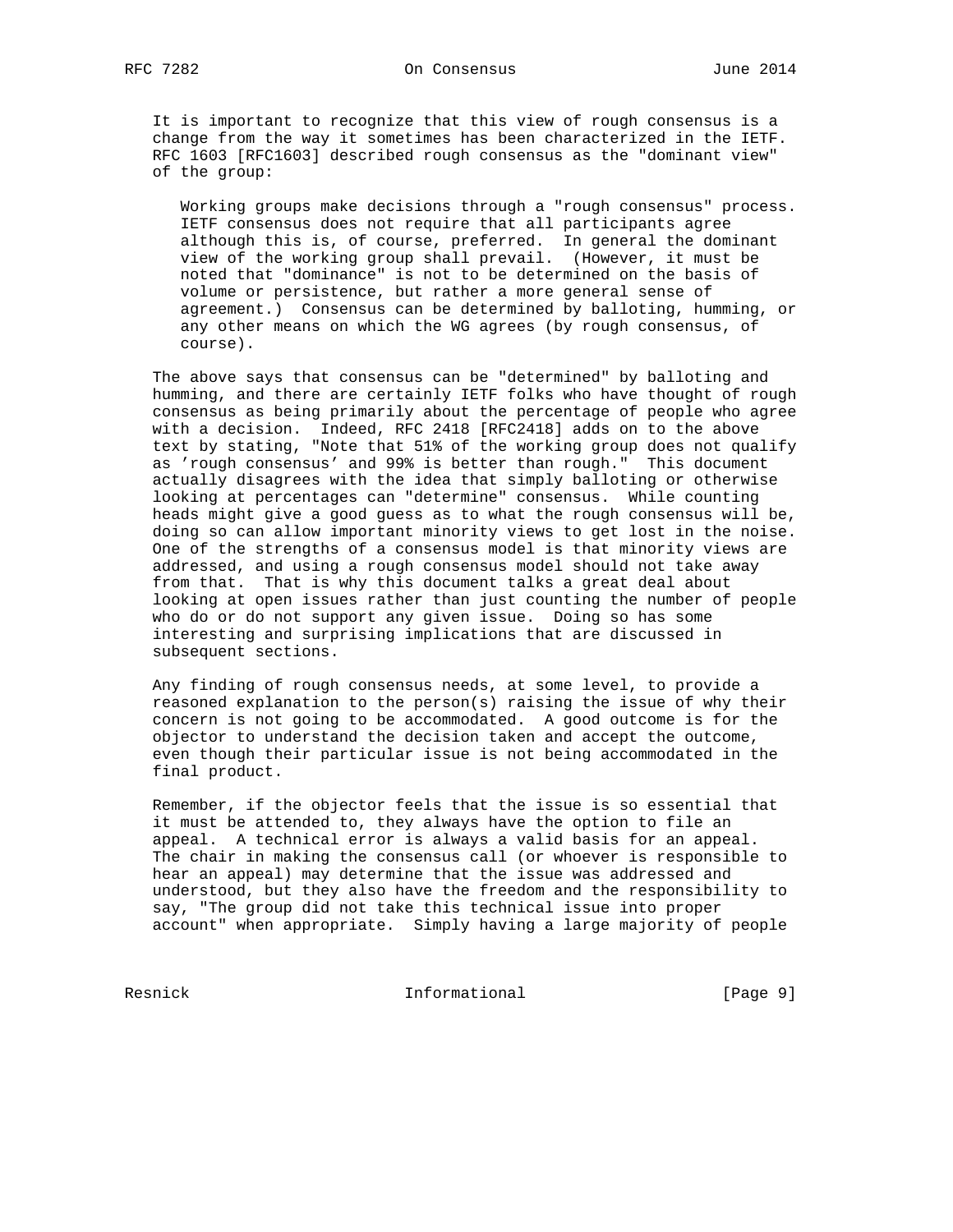agreeing to dismiss an objection is not enough to claim there is rough consensus; the group must have honestly considered the objection and evaluated that other issues weighed sufficiently against it. Failure to do that reasoning and evaluating means that there is no true consensus.

#### 4. Humming should be the start of a conversation, not the end

 We don't vote in the IETF. In some ways, we can't vote: Since the IETF is not a membership organization, it's nearly impossible to figure out who would get a vote for any given question. We can't know who the "members" of any given working group would be at any one time, and we certainly can't know who all of the "members" of the IETF would be: That's why we refer to "participants" in the IETF; the IETF doesn't really have "members". Indeed, we often recruit additional implementers and other experts into working groups in order to ensure that broader views are brought into the discussion. So, voting is simply not practical. We've also decided that coming to consensus (albeit sometimes rough consensus) is an important thing to do. Final decisions are supposed to be taken on the mailing list, which reinforces the idea that we come to consensus by looking at the open issues and not counting heads. We do, on occasion, take informal polls to get a sense of the direction of the discussion, but we try not to treat a poll as a vote that decides the issue. When we do discuss things face-to-face, we don't want to vote there either; we want to show that we are coming to consensus. So, sometimes, to reinforce the notion that we're not voting, instead of a show of hands, we often "hum".

 However, more and more we see people who think that a hum is a sort of anonymous vote, with some chairs calling every question they have for the working group by asking for a hum and judging the result by the loudest hum, even saying things like, "There were lots of hums for choice 1 and very few hums for choice 2, so it sounds like we have rough consensus for choice 1." This misses some really important points of using humming and is almost certainly mis assessing the consensus. Hums should not be used as votes.

 So, why should we engage in this strange practice of humming? What are good reasons to "take a hum"? One reason is pragmatic. Quite often, a chair is faced with a room full of people who seem to be diametrically opposed on some choice facing the group. In order to find a starting place for the conversation, it can be useful for the chair to ask for a hum to see if one of the choices already has a stronger base of support than the other (or any significant base of support at all, for that matter). Sometimes the hum can tell a chair

Resnick **Informational** [Page 10]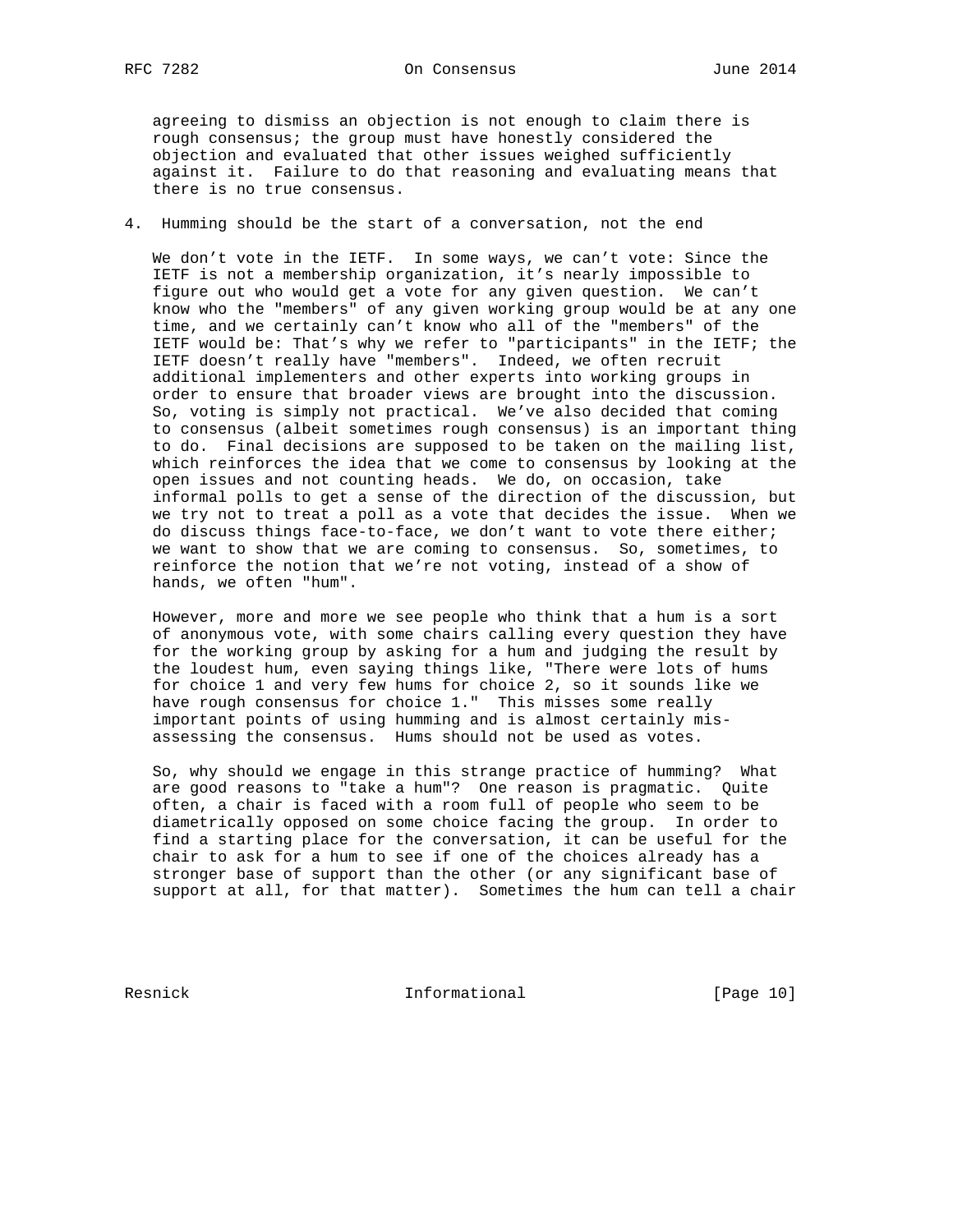that the room isn't all that contentious after all, that it's just a few voices who were being especially vociferous during the initial discussion.

 Sometimes, the hum will make it clear that choice "foo" has a significant amount more support than choice "bar", and it is therefore likely easier to start the discussion by saying, "OK, 'foo' seems to have quite a bit of support. Let's have the people that think 'foo' is a bad idea come up and tell us why it is problematic." At that point, the group can start going through the issues and see if any of them are showstoppers. It could always turn out that one of the objections is instantly recognized by the entire group as a fatal flaw in "foo" and the group will then turn to a discussion of the merits (and demerits) of "bar" instead. All that the hum does is give the chair a starting point: The hum indicated that there were less objections to "foo" than to "bar" at the beginning of the discussion, so starting with the objections to "foo" might shorten the discussion.

 Another good reason for us to hum is because it actually gives the chair the opportunity to take the temperature of the room. A smaller bunch of loud hums for choice A and a larger number of non-committal hums for choice B might indicate that some people believe that there are serious problems with choice B, albeit the more popular by sheer number of people. The chair might decide that starting with choice A and getting objections to it is the easier path forward and more likely to result in consensus in the end. Remember, coming to consensus is a matter of eliminating disagreements, so the chair wants to choose the path that gets to the least objections fastest. A bunch of people who are not strongly committed to B might have no real technical objection to A, even though it is not their first preference. There is always a chance that this could be misleading, or even abused, because some people are more willing to hum loudly than others (just by dint of personality), or that one of the quieter hums actually turns out to be a show-stopper that makes the original choice impossible. However, keep in mind that taking the hum in this case is to figure out how to start the conversation. The chair could always be surprised because the hum turns out to be unanimous and no further discussion is needed. Otherwise, the hum begins the discussion, it doesn't end it.

 But couldn't all of the above could have been done with a show of hands instead of a hum? Absolutely. Indeed, on a mailing list there is no way to use humming and so a different kind of polling would be needed. Even in face-to-face situations, sometimes we do use a show of hands. But there are more symbolic reasons for using a hum instead of a show of hands when face-to-face: Of course, a chair could get the temperature of the room by doing a show of hands too,

Resnick **Informational** [Page 11]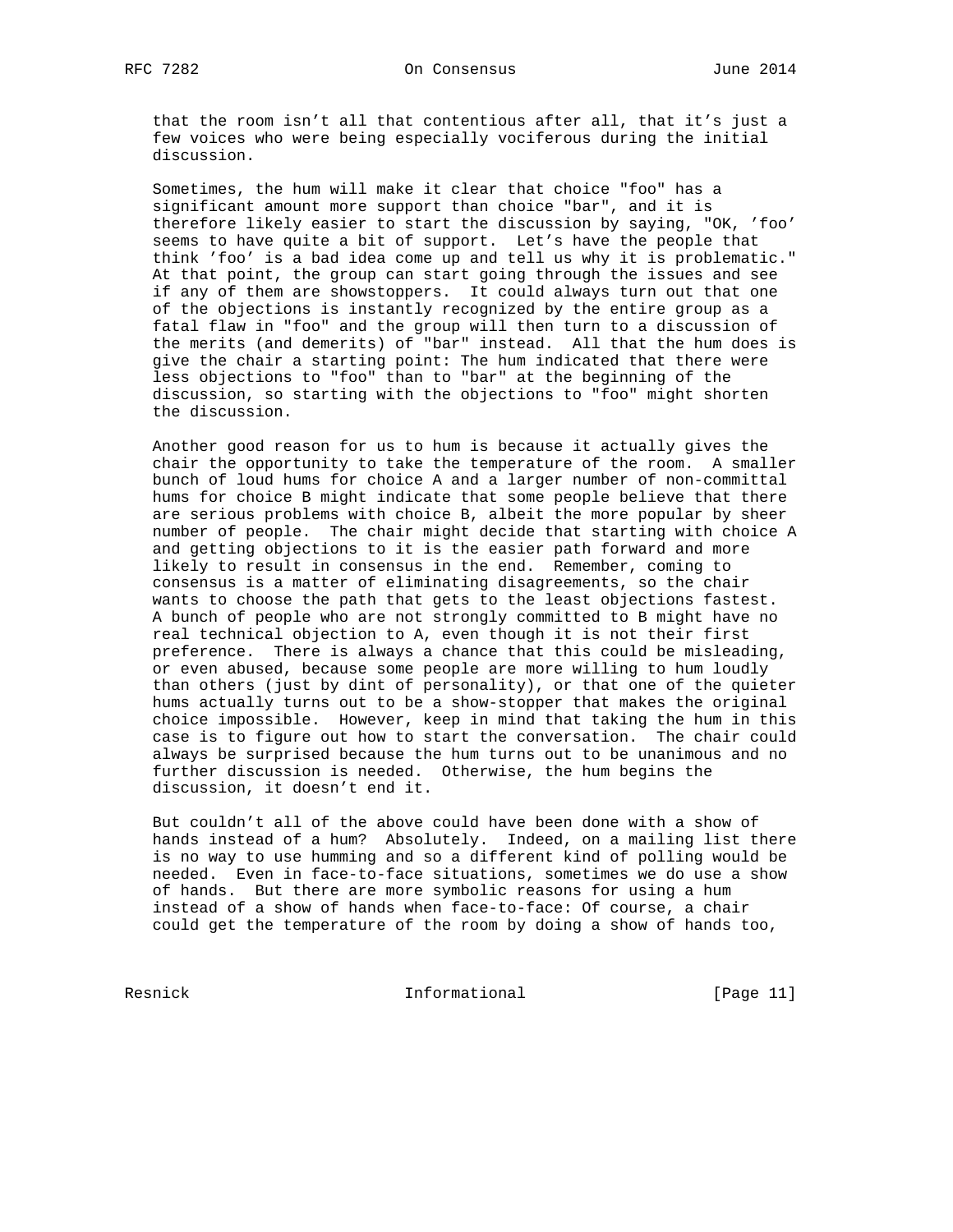and knowing who specifically feels one way or another can help a good chair guide the subsequent conversation. However, a show of hands might leave the impression that the number of people matters in some formal way. A chair and a working group with a solid understanding of how consensus works can certainly do a show of hands and achieve exactly the same result as a hum. But with less experienced folks, a show of hands can end up reinforcing the mistaken notion that a vote is taking place. A chair can always take the hum and then later ask for specific folks to identify themselves to elicit more discussion. The advantage of the hum is that it makes it perfectly clear that the chair is simply figuring out the direction of the conversation.

 This also points to another misuse of any kind of informal polling: If the chair is already convinced that the group has come to consensus, there isn't much reason to take a poll. In fact, taking a poll can serve to discourage those who might be in the minority from voicing their concerns to the group in the face of a large majority who wants to move forward. Often, the right thing for the chair to do if they already sense consensus is to say, "It sounds to me like we have consensus for choice A. Does anybody have any concerns about or objections to going with A?" This allows folks to bring up issues to the group that the chair might have mistakenly missed without having them feel that the majority has "already spoken".

 The reverse situation can also have similar advantages and disadvantages: Sometimes a chair (say, of a birds-of-a-feather session, or a working group discussing a new proposed document) might want to make sure that there really is a good base of support to go forward with a proposal, and takes a hum. This can let the chair see if there are more than a handful of active people who are really interested in the new work. However, this has pitfalls as well: Someone may be dissuaded from raising what could be an essential concern if they feel that the group is overwhelmingly in favor of going forward, or conversely some folks may decide to "hum along with the crowd" even though they're not committed to the outcome. Indeed, the formulation, or even the order, of questions asked during a hum can have huge effects on the outcome: Asking simply, "Who supports going forward with this proposal?", and asking it first, can itself cause more people to hum in the affirmative than would for differently formulated questions, or asking the same question after some more "negatively" framed questions. Any sort of polling, whether hums or even a show of hands, must be done with caution and should almost always be used to prompt discussion and questions, not to conclude the matter.

 There are times where the result of a hum is a pretty even split. In practical terms, that means it doesn't matter where the chair starts the discussion. And in fact, we've had working groups where a coin

Resnick **Informational** [Page 12]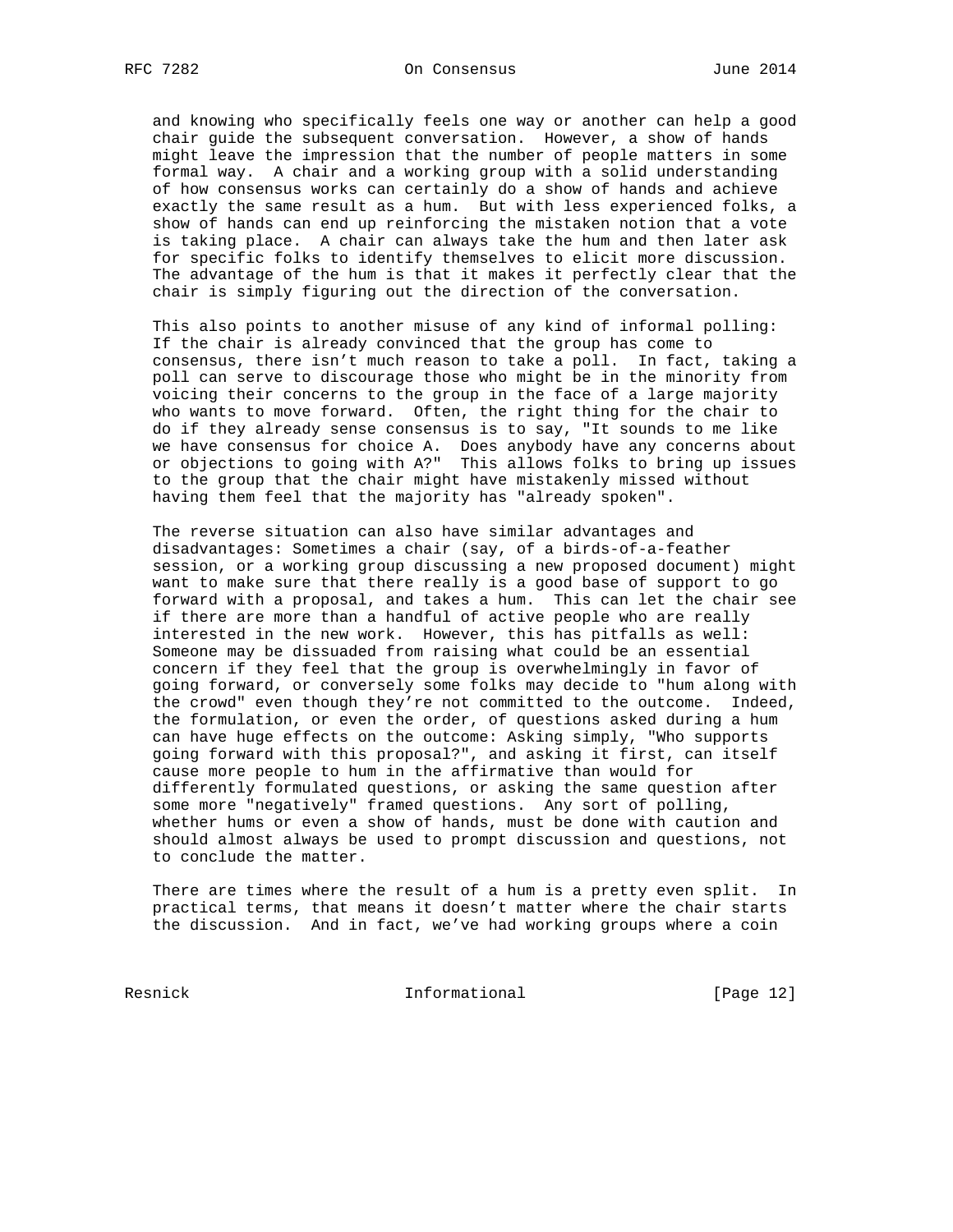flip decided which proposal to start with. That doesn't mean that the coin flip determined the outcome; if a fatal technical flaw was found in the solution that won the coin flip, it is still incumbent upon the group to address the issue raised or abandon that solution and find another. Rough consensus on the technical points, in the end, is always required. Any way to find a place to start, be it the hum or the coin flip, is only getting to the beginning of the discussion, not the end.

5. Consensus is the path, not the destination

 We don't try to reach consensus in the IETF as an end in itself. We use consensus-building as a tool to get to the best technical (and sometimes procedural) outcome when we make decisions. Experience has shown us that traditional voting leads to gaming of the system, "compromises" of the wrong sort as described earlier, important minority views being ignored, and, in the end, worse technical outcomes.

 Coming to consensus by looking for objections, tracking open issues, and using hums as the start of discussions and not the end can all take some patience. Indeed, sometimes objection-based or issue-based decision making can be extremely difficult because there can be large factions who have diametrically opposed views. And there is no doubt that we do see some amount of political compromise (that is, the undesirable kind of compromise) from time to time in the IETF.

 However, accepting these things has its price. When we decide that a discussion is too factious and opt to simply go with a majority, it creates more polarized arguments in the future: Instead of working toward the best technical outcome that most everyone can accept, people are much quicker to run to opposing sides and dig in to their positions. And when we allow real technical issues to drop because proponents have simply capitulated or have "horse-traded" to allow other technical problems to remain, the end product is weaker. Though the IETF can never be perfectly principled with regard to rough consensus, failing to be vigilant about sticking to the principles makes it increasingly hard to stick to them in the future, and ends us up with worse technical output.

 Again, coming to consensus is not the goal in itself. Coming to consensus is what we do during our processes to arrive at the best solution. In particular, "declaring" consensus is not an end goal. Attempts to declare consensus at the end of a discussion just for the sake of being able to say that there is consensus often get us back into the voting mentality that we're trying to avoid.

Resnick **Informational** [Page 13]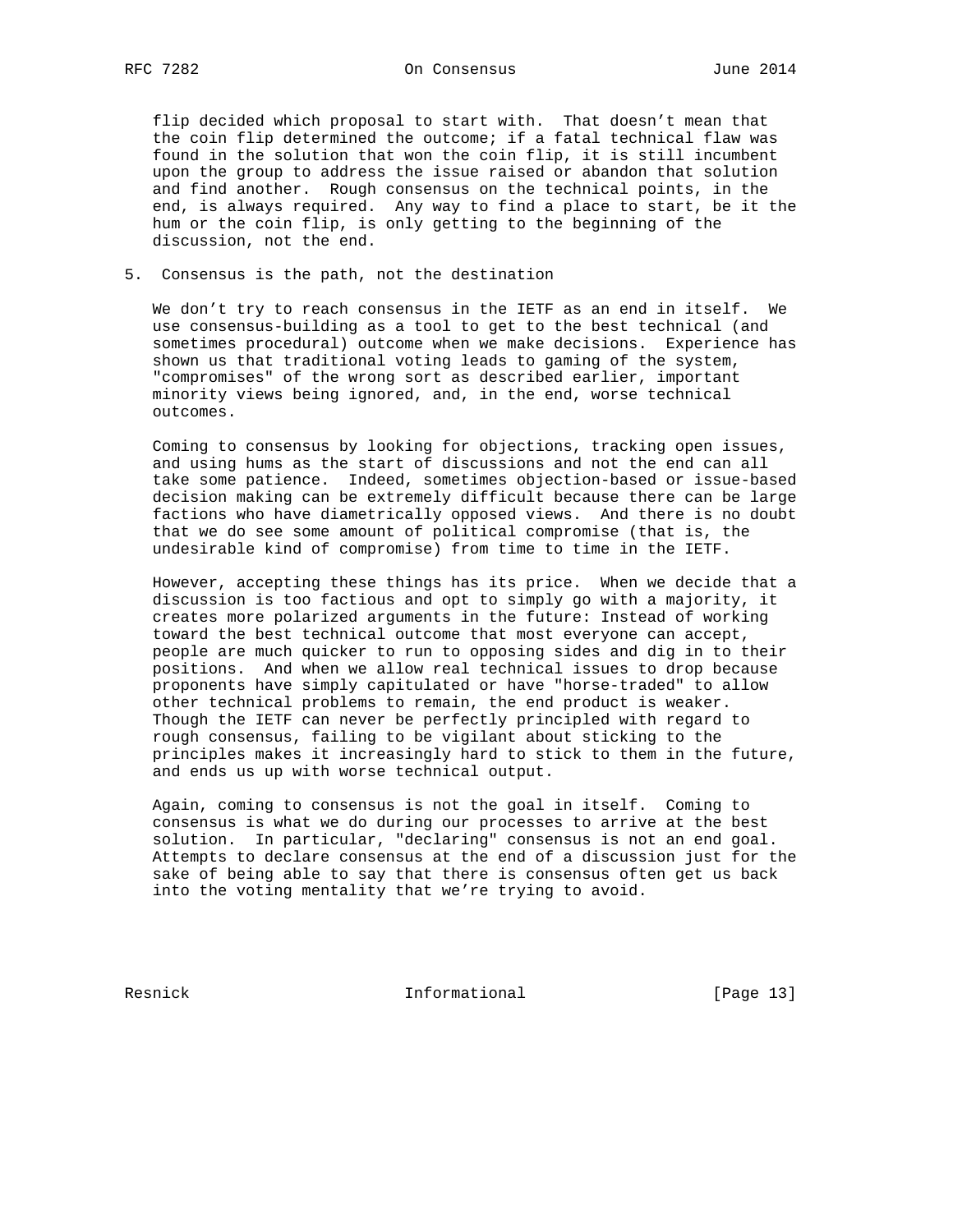We often hear chairs say that they are making a "consensus call". Sometimes, they simply mean they are making a call \_of\_ the consensus; that is, they are declaring the consensus that has, in their view, been reached when the discussion has reached an end. That's a fine thing and what chairs are supposed to do: They are "calling" the consensus. Sometimes, when a chair says that they are making a "consensus call", the chair is actually making a call \_for discussion\_ of a particular point in order to reach consensus. Although it's a bit odd to call that a "consensus call" (as opposed to a "call for discussion" or the like), it is fine for a chair to occasionally identify a particular point of contention and get the group to focus discussion on it in order to reach consensus. But more and more often, we hear chairs say that they are making a "consensus call" at the end of a discussion, where the chair will pose the classic "Who is in favor of choice A? Who is in favor of choice B?" questions to the working group. That's not really a "consensus call", and has the same potential problems as the "hum" at the end of a discussion: It can be tantamount to asking for a vote. Even talk of "confirming consensus" has this problem: It implies that you can confirm that there is consensus by counting people, not issues. The important thing for a chair to do is to "call consensus" in the sense of declaring the consensus; others can always object and say that the chair has gotten the consensus wrong and ask for reconsideration. However, the chair ought to be looking for consensus throughout the discussion, not asking for it at the end.

 There are some times where chairs will ask a question or take a poll toward the end of a discussion in order to figure out the state of consensus, but this must be done with extreme caution. This is discussed in the next section.

6. One hundred people for and five people against might not be rough consensus

 Section 3 discussed the idea of consensus being achieved when objections had been addressed (that is, properly considered, and accommodated if necessary). Because of this, using rough consensus avoids a major pitfall of a straight vote: If there is a minority of folks who have a valid technical objection, that objection must be dealt with before consensus can be declared. This also reveals one of the great strengths of using consensus over voting: It isn't possible to use "vote stuffing" (simply recruiting a large number of people to support a particular side, even people who have never participated in a working group or the IETF at all) to change the outcome of a consensus call. As long as the chair is looking for outstanding technical objections and not counting heads, vote stuffing shouldn't affect the outcome of the consensus call.

Resnick **Informational** [Page 14]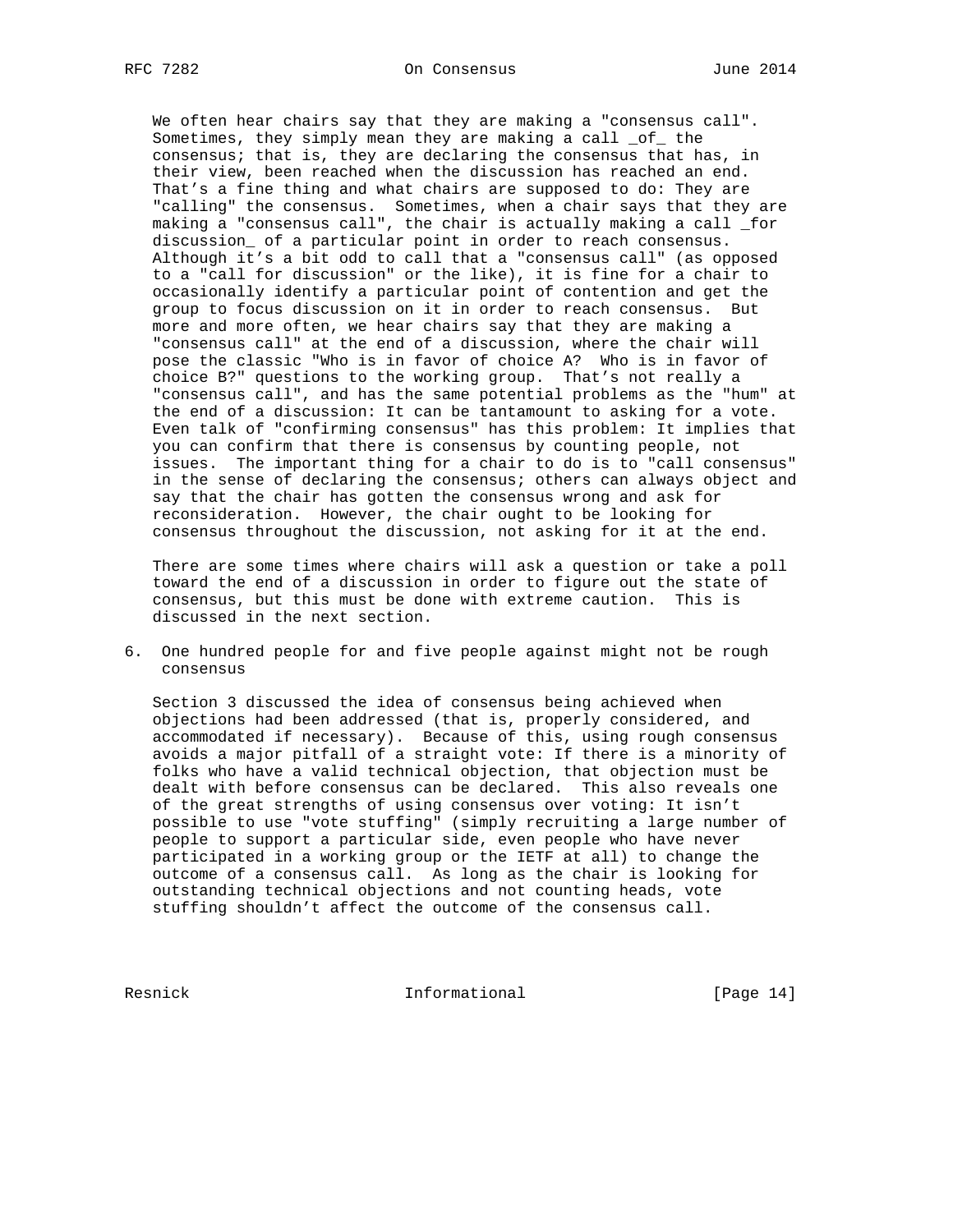So, in a large working group with over 100 active participants and broad agreement to go forward with a particular protocol, if a few participants say, "This protocol is going to cause congestion on the network, and it has no mechanism to back off when congestion occurs; we object to going forward without such a mechanism in place", and the objection is met with silence on the mailing list, there is no consensus. Even if the working group chair makes a working group "last call" on the document, and 100 people actively reply and say, "This document is ready to go forward", if the open issue hasn't been addressed, there's still no consensus, not even rough consensus. It's the existence of the unaddressed open issue, not the number of people, which is determinative in judging consensus. As discussed earlier, you can have rough consensus with issues that have been purposely dismissed, but not ones that have been ignored.

 This brings us back to when a poll could be used (cautiously) at the end of a discussion. Let's say a discussion has been ongoing for some time, and a particular objection seems to be holding up the decision. A diligent chair who's been carefully listening to the discussion might think, "I have heard person X make this objection, and I've heard responses from many other folks that really address the issue. I think we have rough consensus. But the objection keeps coming up. Maybe it's just the one person getting up again and again with the same argument, but maybe we don't have rough consensus. I'm not sure." At this point, the chair might ask for a hum. If only a single hum objecting can be heard, even a loud one, in the face of everyone else humming that the objection has been answered, the chair has pretty good reason to believe that they heard the single objection all along and it really has been addressed. However, to say immediately after the hum, "It sounds like we have rough consensus" and nothing else is at best being slipshod: What the chair really needs to say at that point is, "I believe the only objection we've heard is A (coming from person  $X$ ), and I've heard answers from the group that fully address that issue. So, unless I hear a different objection than the one I've just described, I find that there is rough consensus to move on." That leaves the door open for someone to tell the chair that the objection was really on different grounds and they misevaluated, but it makes it clear that the chair has found rough consensus due to the discussion, not due to the hum. Again, it's not the hum that ends things, it's that the issues have been addressed. If the small minority (even one person) still has an issue that hasn't been addressed, rough consensus still hasn't been achieved.

 Even if no particular person is still standing up for an issue, that doesn't mean an issue can be ignored. As discussed earlier, simple capitulation on an issue is not coming to consensus. But even in a case where someone who is not an active participant, who might not

Resnick **Informational** [Page 15]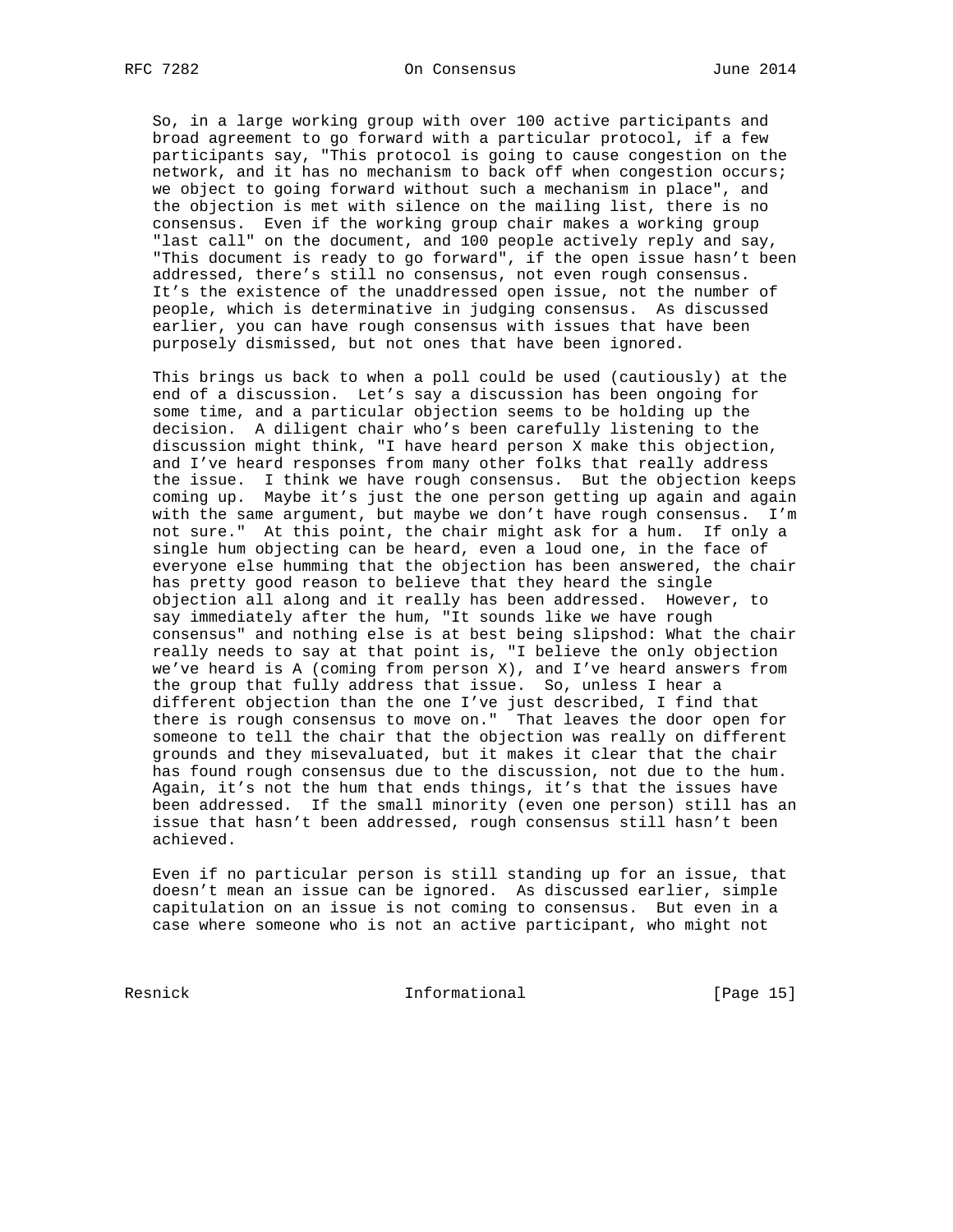care much about the fate of the work, raises a substantive issue and subsequently disappears, the issue needs to be addressed before the chair can claim that rough consensus exists.

7. Five people for and one hundred people against might still be rough consensus

 This one is the real mind-bender for most people, and certainly the most controversial. Say there is a very small working group, one with half a dozen truly active participants who are experts in the field; everybody else is just following along but not contributing to the discussion. The active folks come up with a protocol document that they all agree is the right way forward, and people inside and outside the working group agree that the protocol is likely to get widespread adoption; it is a good solution to a real problem, even if the non-experts don't have the ability to fully judge the details.

 However, one of the active members has an objection to a particular section: The protocol currently uses a well-known algorithm to address an issue, but the objector has a very elegant algorithm to address the issue, one which works especially well on their particular piece of hardware. There is some discussion, and all of the other contributors say, "Yes, that is elegant, but what we're using now is well-understood, widely implemented, and it works perfectly acceptably, even on the objector's hardware. There is always some inherent risk to go with a new, albeit more elegant, algorithm. We should stick to the one we've got." The chair follows the conversation and says, "It sounds like the issue has been addressed and there's consensus to stick with the current solution." The objector is not satisfied, maybe even saying, "But this is silly. You've seen that my algorithm works. We should go with that." The chair makes the judgement that the consensus is rough, in that there is still an objector, but the issue has been addressed and the risk argument has won the day. The chair makes a working group last call.

 Then, the worst-case scenario happens. The objector, still unhappy that their preferred solution was not chosen, recruits one hundred people, maybe a few who were silent participants in the working group already, but mostly people who work at the same company as the objector and who never participated before. The objector gets them all to post a message to the list saying, "I believe we should go with the new elegant algorithm in section Z instead of the current one. It is more elegant, and works better on our hardware." The chair sees these dozens of messages coming in and posts a query to each of them: "We discussed this on the list, and we seemed to have consensus that, given the inherent risk of a new algorithm, and the widespread deployment of this current one, it's better to stick with the current one. Do you have further information that indicates

Resnick **Informational** [Page 16]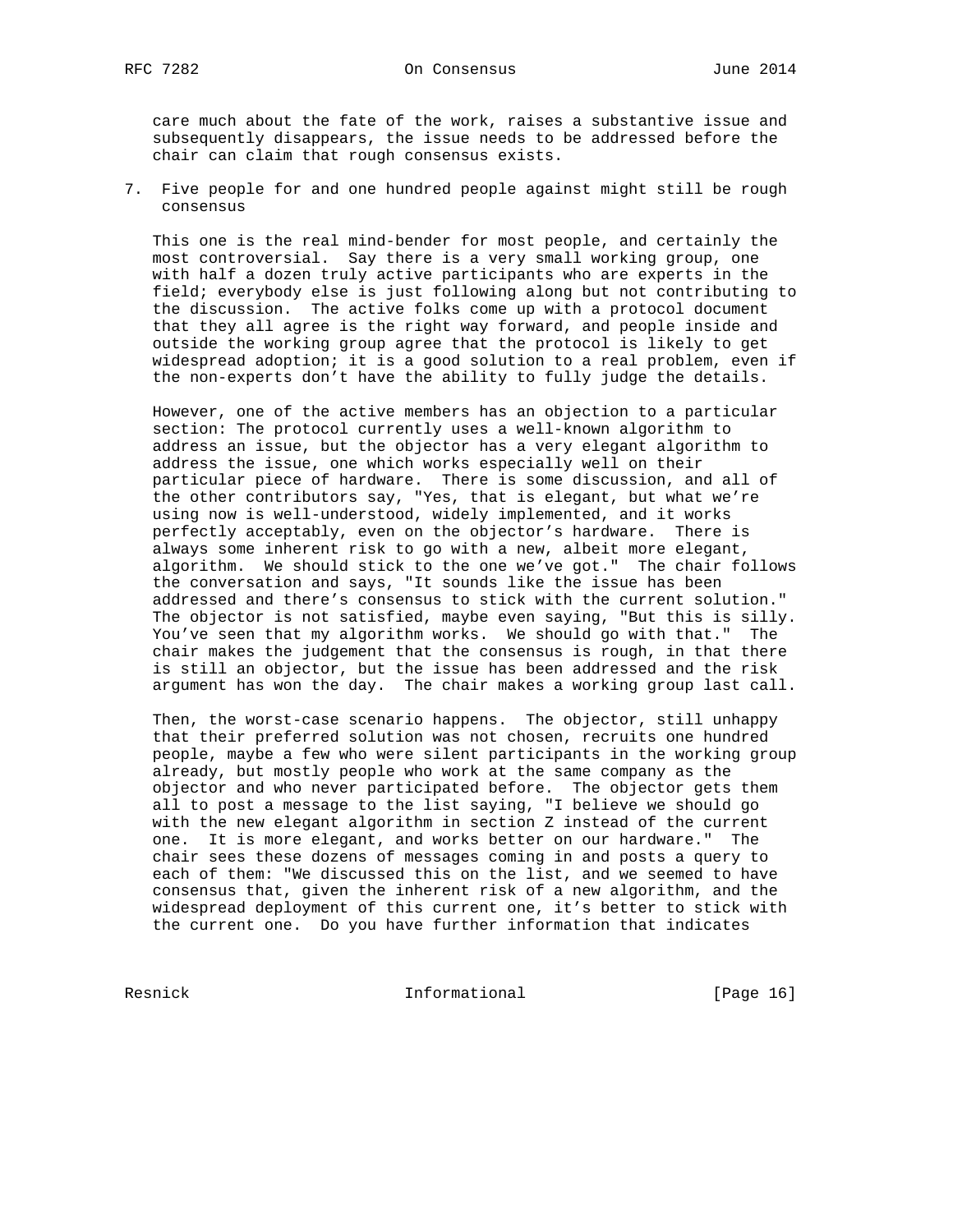something different?" And in reply the chair gets utter silence. These posters to the list (say, some of whom were from the company sales and marketing department) thought that they were simply voting and have no answer to give. At that point, it is within bounds for the chair to say, "We have objections, but the objections have been sufficiently answered, and the objectors seem uninterested in participating in the discussion. Albeit rough in the extreme, there is rough consensus to go with the current solution."

 Though the above example uses the most extreme form of recruiting sheer numbers of people (i.e., from the sales and marketing department), the same principle should hold true no matter how new or how credible the objectors seem: The chair is trying to discover whether objections have been addressed or if there are still open issues. If, instead of a bunch of sales and marketing people, the new people to the conversation are developers or others who are directly involved in creating the technology, or even folks who have been participating the entire time whose knowledge of the technology is not in question at all, the principle is still the same: If the objection has been addressed, and the new voices are not giving informed responses to that point, they can still justifiably be called "in the rough". Of course, the more involved and knowledgable the objectors are, the more difficult it will be for the consensus caller to make the call, but a call of rough consensus is reasonable. The chair in this case needs to understand what the responses mean; only sufficiently well-informed responses that justify the position taken can really "count".

 There is no doubt that this is the degenerate case and a clear indication of something pathological. But, this is precisely what rough consensus is ideally suited to guard against: vote stuffing. In the presence of an objection, the chair can use their technical judgement to decide that the objection has been answered by the group and that rough consensus overrides the objection. Now, the case described here is probably the hardest call for the chair to make (how many of us are willing to make the call that the vast majority of people in the room are simply stonewalling, not trying to come to consensus?), and, if appealed, it would be incredibly difficult for the appeals body to sort out. Indeed, it is likely that if a working group got this dysfunctional, it would put the whole concept of coming to rough consensus at risk. But still, the correct outcome in this case is to look at the very weak signal against the huge background noise in order to find the rough consensus.

Resnick **Informational** [Page 17]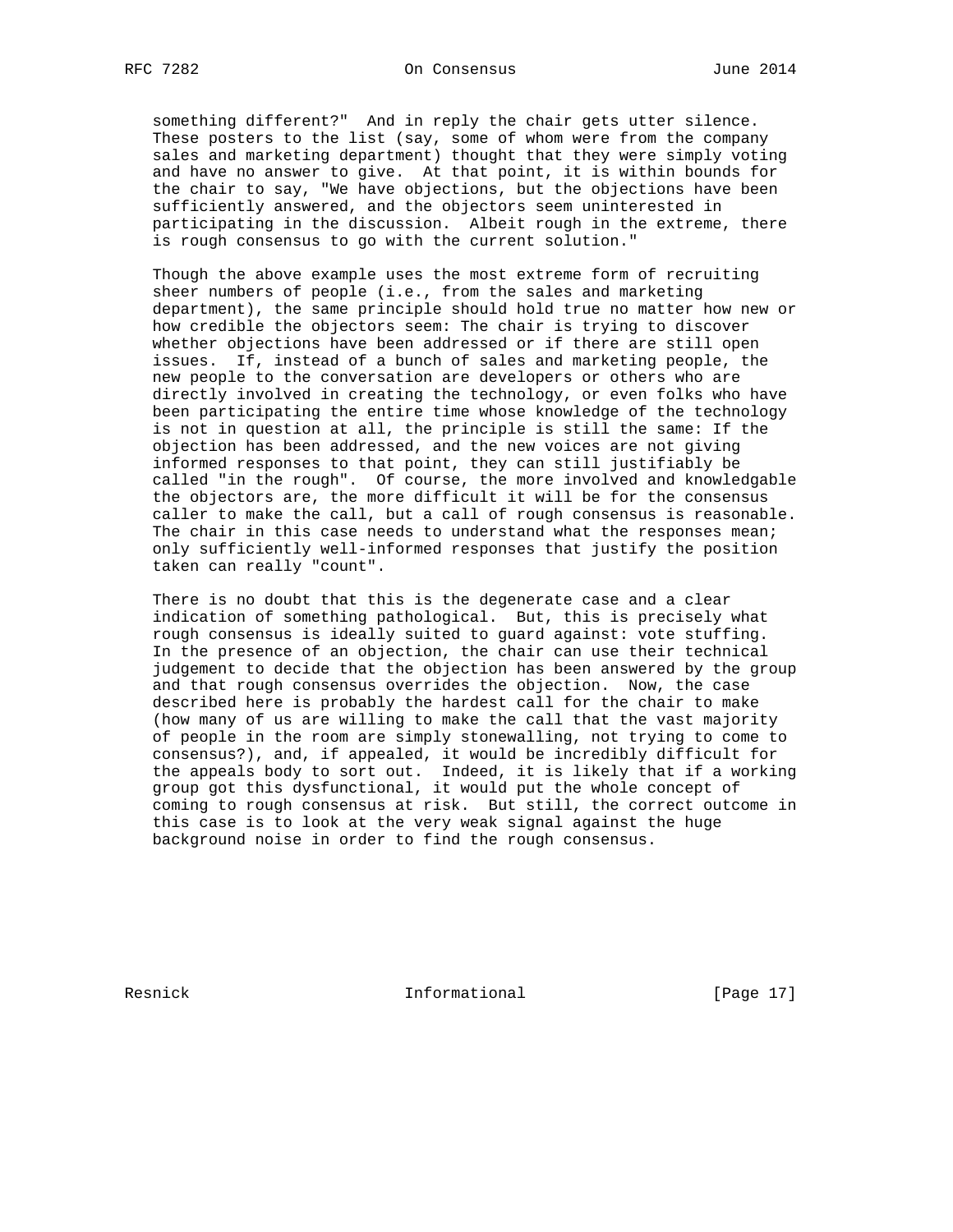Although this document talks quite a bit about the things chairs, working groups, and other IETF participants might do to achieve rough consensus, this document is not really about process and procedures. It describes a way of thinking about how we make our decisions. Sometimes, a show of hands can be useful; sometimes, it can be quite damaging and result in terrible decisions. Sometimes, using a device like a "hum" can avoid those pitfalls; sometimes, it is just a poorly disguised vote. The point of this document is to get all of us to think about how we are coming to decisions in the IETF so that we avoid the dangers of "majority rule" and actually get to rough consensus decisions with the best technical outcomes.

9. Security Considerations

"He who defends with love will be secure." -- Lao Tzu

- 10. Informative References
	- [Clark] Clark, D., "A Cloudy Crystal Ball Visions of the Future", Proceedings of the Twenty-Fourth Internet Engineering Task Force, pages 539-543, July 1992, <http://www.ietf.org/proceedings/24.pdf>.
	- [RFC1603] Huizer, E. and D. Crocker, "IETF Working Group Guidelines and Procedures", RFC 1603, March 1994.
	- [RFC2418] Bradner, S., "IETF Working Group Guidelines and Procedures", BCP 25, RFC 2418, September 1998.
	- [Sheeran] Sheeran, M., "Beyond Majority Rule: Voteless Decisions in the Religious Society of Friends", ISBN 978-0941308045, December 1983.

Resnick **Informational** [Page 18]